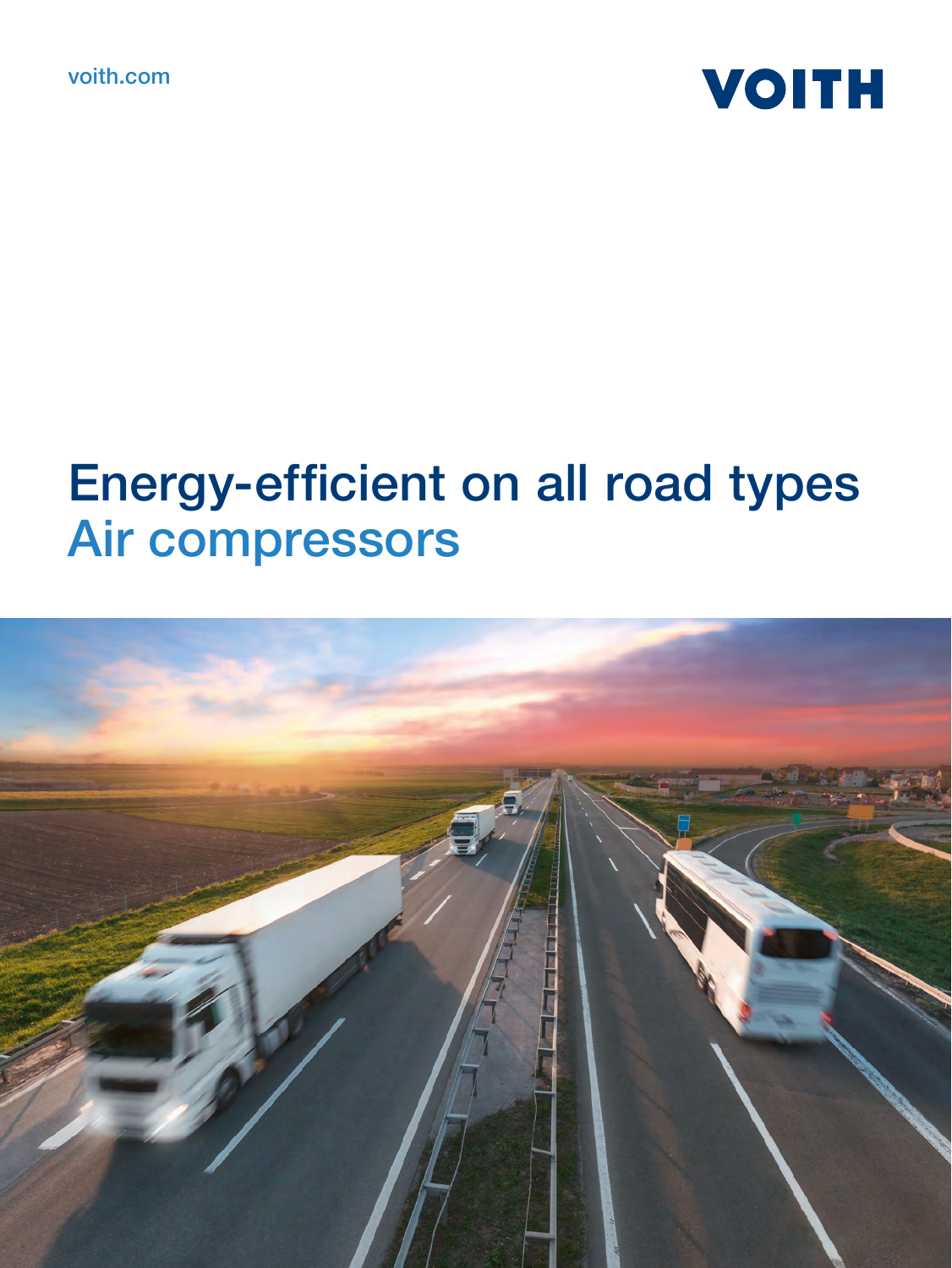

1 The Actros from Daimler 2 Volvo Bus 8900

### Energy-efficient on the road Air compressors from Voith

At the historic vehicle manufacturing location of Zschopau in Saxony, Voith is developing and producing a new generation of air compressors for trucks, buses and special vehicles.

These compressors are characterized above all by substantially higher energy efficiency, low-emissions operation, reduced mass and extended maintenance intervals.

Voith benefits not only from the experienced engineers at the location, but also from higher educational institutions and technical institutes in the immediate vicinity.





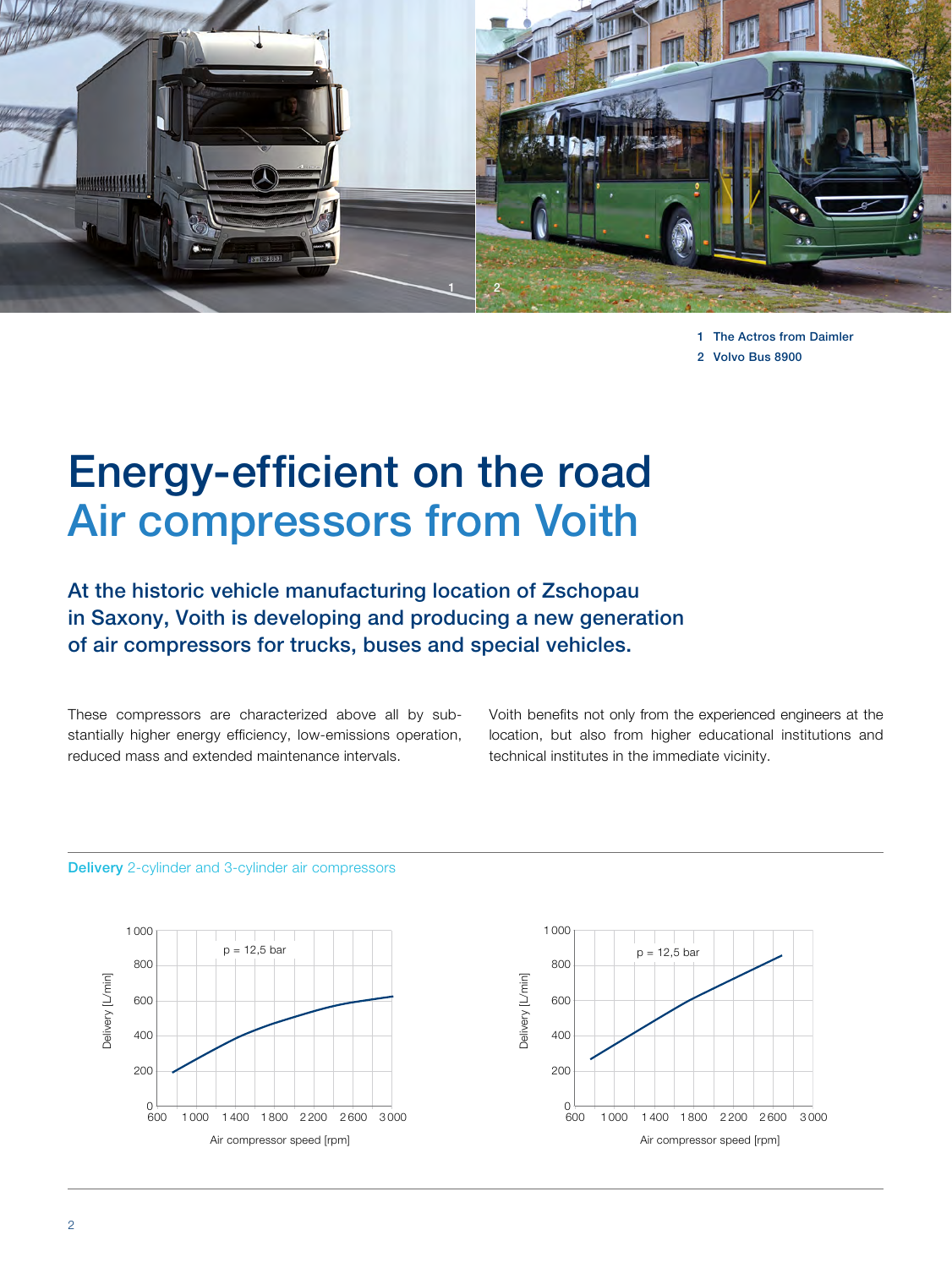### Operation principle

The pre-charging process of the system with its unique intercooling system results in a significantly reduced power uptake during delivery operation. At the same time, the compression temperature drops, which allows longer duty cycles and therefore increases the air delivery per hour, while the stroke volume remains the same.

Outside delivery operation, the newly developed idle system SLS significantly reduces fuel consumption.

As a result of reduced temperatures, the engine oil is subjected to less stress. Oil cracking and the formation of harmful substances are therefore prevented.

The newly developed TwinSave technology is also applicable to various other Voith compressors. TwinSave comes with an additional control valve in the second compressor stage and external actuation. These features allow for operation with a closed pressure line.

In delivery operation, both control valves are closed (normally closed) in order for the compressor to compress and deliver the air in both stages. In idling mode, the control valves are open, which means that neither of the two compressor stages compresses the air and it is circulating inside the unit. Compared to the self-actuating idle system (SLS), Twin Save enables further energy savings of up to 25 percent. In addition, TwinSave technology contributes to the reduction of the mechanical strain on the pressurized components and thus helps to extend their lifetime.

#### Reduced workload and therefore less power consumption Energy consumption of the LP 490 in non-delivery mode



#### Self-Actuating Idling System (SLS) in delivery mode (Two-Stage)



### **TwinSave**



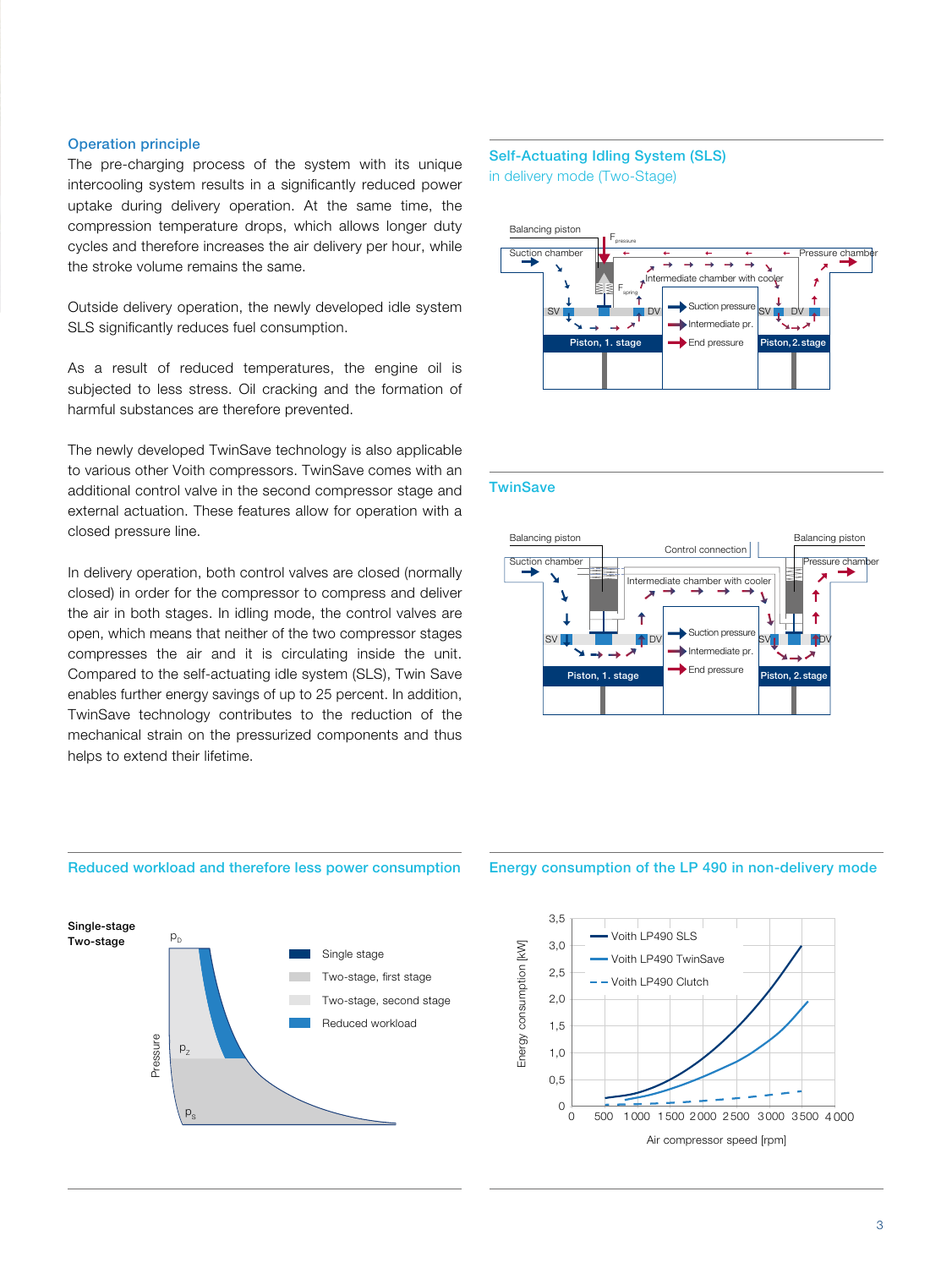### Your advantages at a glance

Traveling economically and saving the environment at the same time – auxiliary units such as air compressors in trucks and buses contribute significantly to this. Unique applied at Voith: two-stage compression with inter-cooling system. This results in significantly reduced power uptake during delivery operation.

The portfolio covers pre-charged two and three-cylinder air compressors made from gray-cast iron or cast aluminium. The pre-charging process of the system with its unique intercooling system results in a significantly reduced power uptake during delivery operation. At the same time, the reduction of the compression temperature allows for longer duty cycles and thus increases the air delivery per hour, while the stroke volume remains the same. Lowering the temperature prevents the oil from cracking and the formation of harmful substances.



Low energy consumption in non-delivery mode thanks to innovative idling systems



Longer duty cycles (up to 85 %) due to innovative cooling concept



Significant weight reduction due to die-cast aluminum leads to an increased load capacity

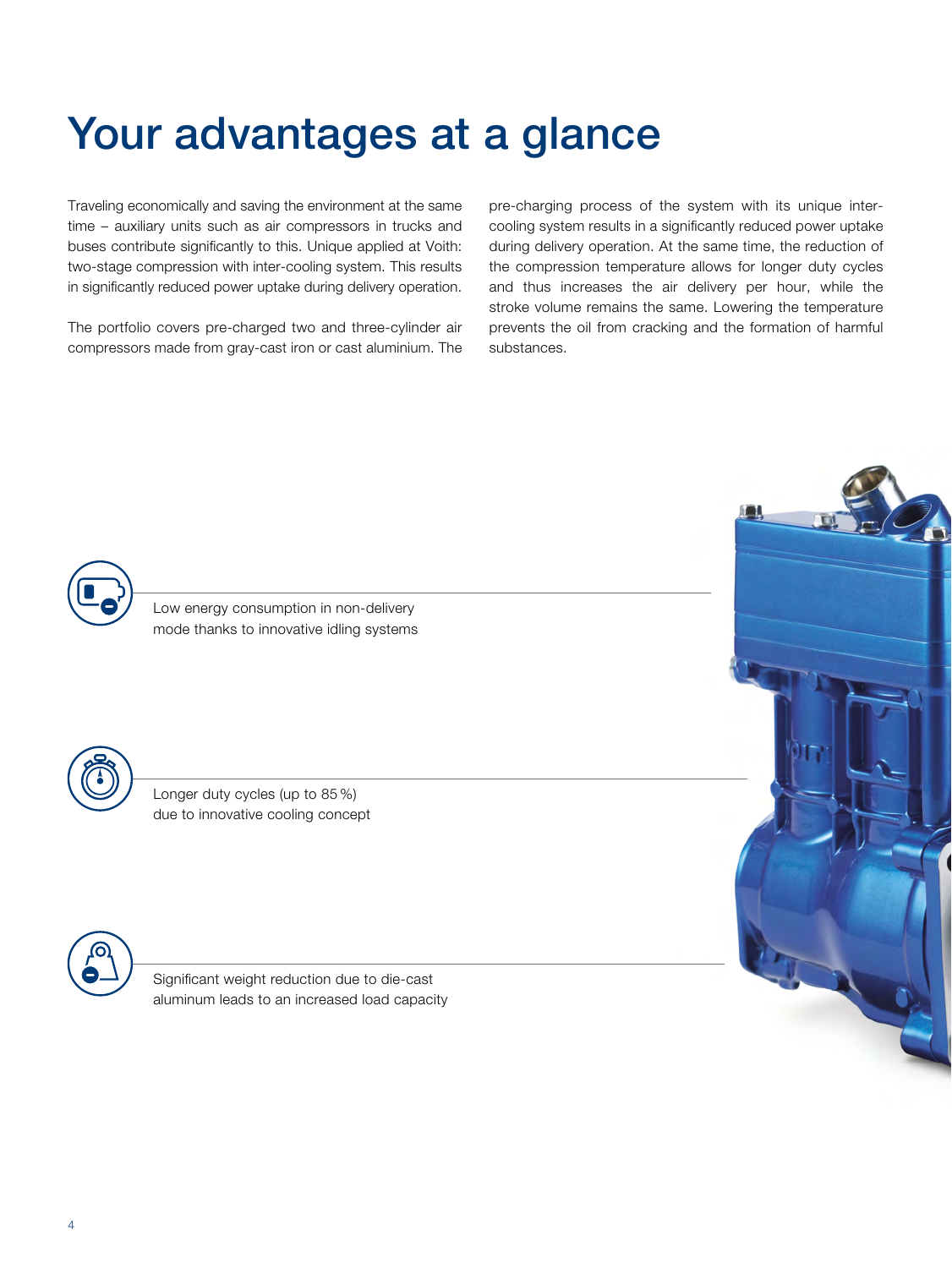

Lower fuel consumption of up to 1 L/100 km

Energy recovery in braking and coasting mode



Better air quality, higher availability of the air system as a result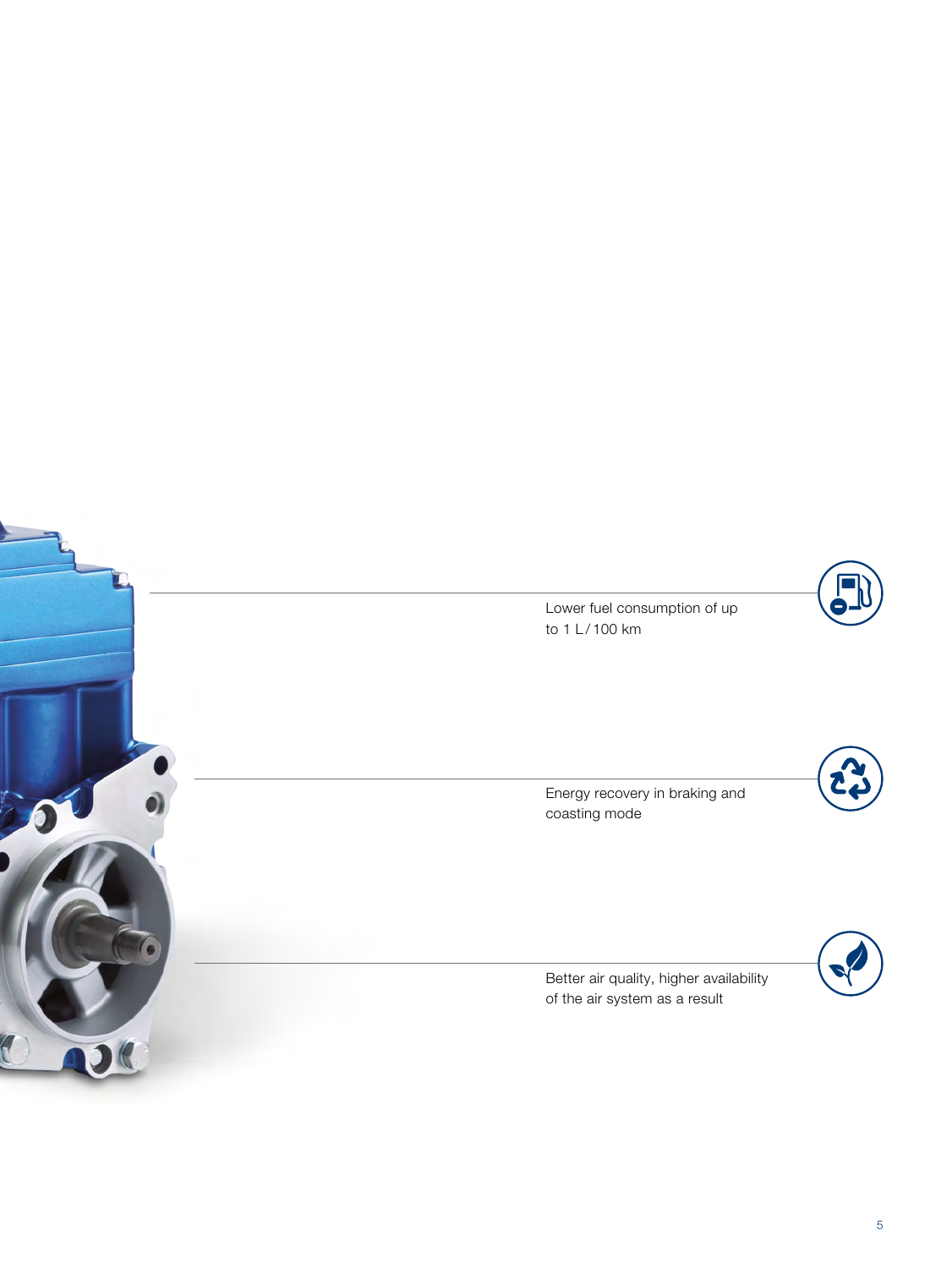## The product family at a glance

The portfolio covers pre-charged two and three-cylinder air compressors made from gray-cast iron or cast aluminium.

| <b>Customer</b> | Engine                                                                 | <b>Application</b>                     |
|-----------------|------------------------------------------------------------------------|----------------------------------------|
| <b>Daimler</b>  | OM457<br>OM47x<br>OM936                                                | <b>Bus</b><br>Truck                    |
| Volvo           | D <sub>5</sub><br>D <sub>9</sub><br>D <sub>12</sub><br>D <sub>11</sub> | <b>Bus</b>                             |
| <b>MAN</b>      | D0863LOH<br>D20/D26                                                    | <b>Bus</b>                             |
| <b>MTU</b>      | <b>BR1600</b><br><b>BR2000</b>                                         | Agricultural machines<br>Rail vehicles |

### LP 490 for MAN D08



LP 490 for Daimler OM457



LP 490 for Daimler OM93x/47x



LP 700 for Daimler OM457



LP 725 for Daimler OM47x

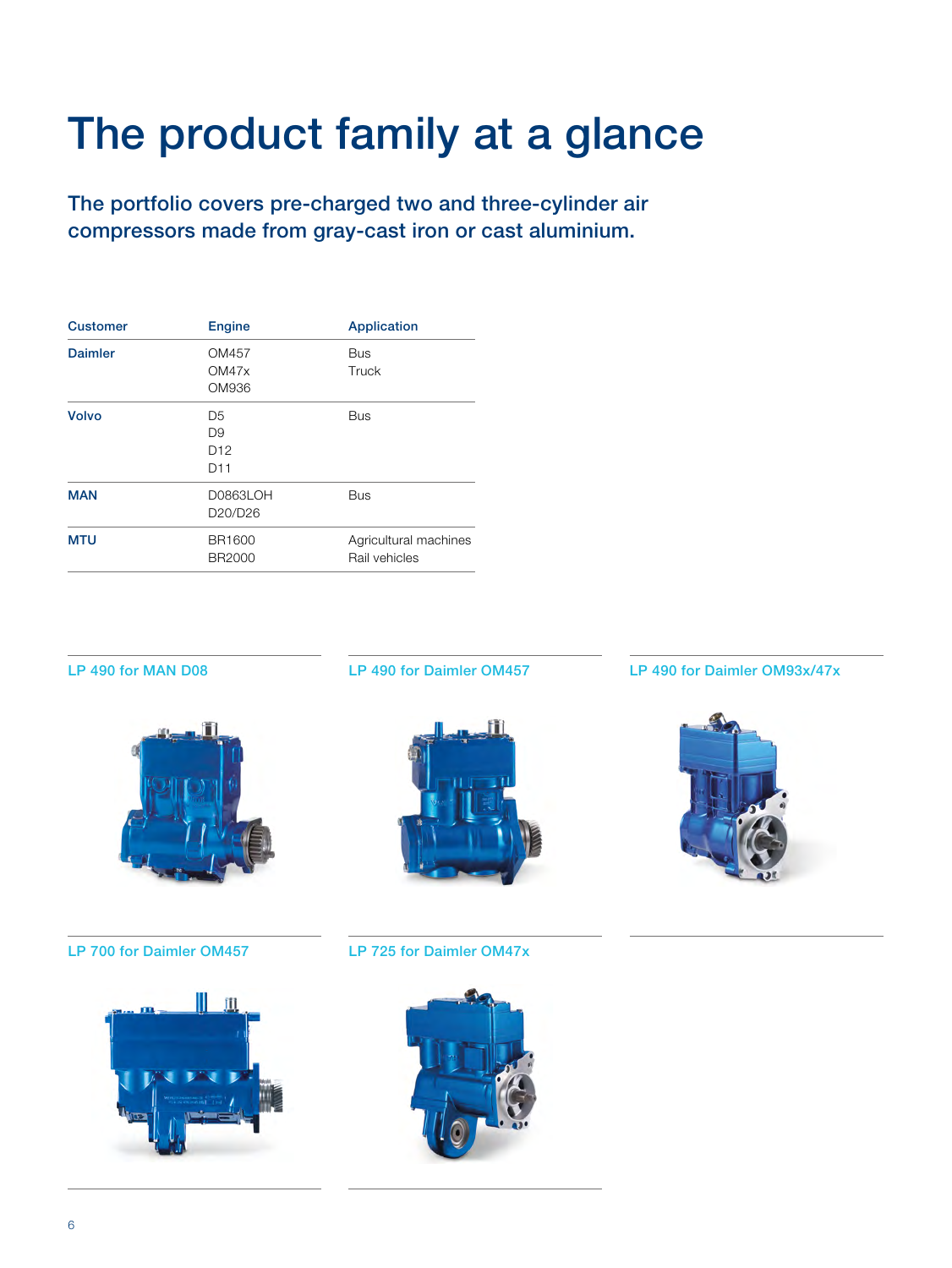

### Our service – part of your business Service for air compressors

#### Our service portfolio

- Voith retrofit compressors available for selected vehicle / engine combinations
- Technical support when replacing compressors from other manufacturers
- Upon request, delivery of the necessary retrofit parts

### Technical support

Phone +49 7951/32-1555 compressor@voith.com

Ordering spare parts

Phone +49 7951/32-1644 VTSparepartsCV@voith.com